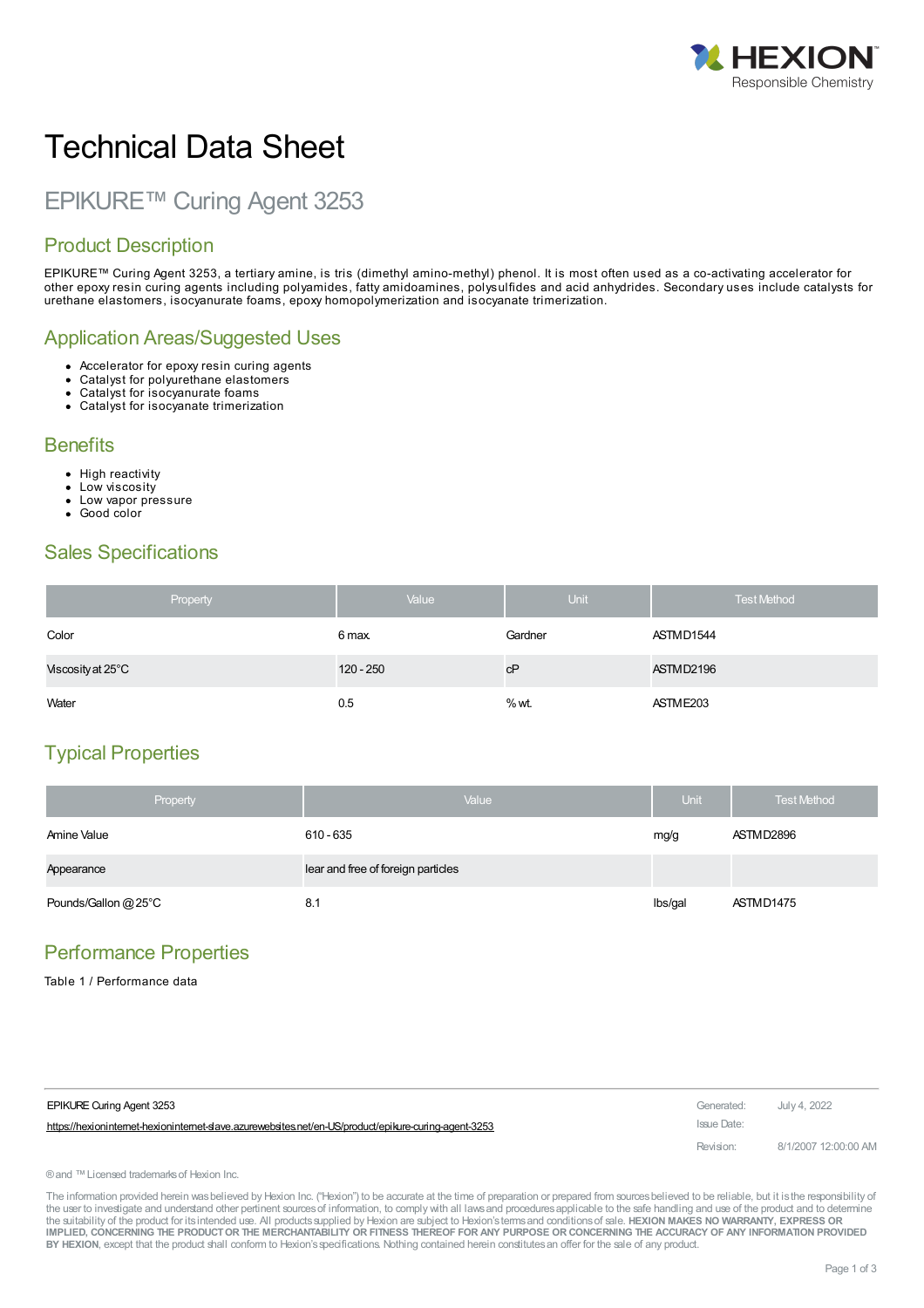|                                   | Method    | <b>Units</b> | Value |
|-----------------------------------|-----------|--------------|-------|
| Epoxy Resin, Bis-A type (EEW=190) |           | pbw          | 100   |
| EPIKURE Curing Agent 3253         |           | pbw          | 3.0   |
| Handling Properties @ 25°C        |           |              |       |
| Pot Life, 25g                     |           | minutes      | 38    |
| <b>Cured State Properties</b>     |           |              |       |
| <b>HDT</b>                        | ASTM D648 | $^{\circ}$ C | 91    |

#### Table 2 / Starting point formulations

| Polymeric system                                   | phr        | Application                         |
|----------------------------------------------------|------------|-------------------------------------|
| epoxy/aliphatic amines, polyamides and amidoamines | $2 - 4$    | coatings, adhesives to wet concrete |
| epoxy/polysulfides                                 | $7 - 15$   | sealants, concrete adhesives        |
| epoxy homopolymerization                           | $9 - 11$   | bake cured adhesives and coatings   |
| isocyanate trimerization                           | $0.5 - 10$ | polyisocyanurate foams              |
| polyol/isocyanate                                  | $1 - 2$    | urethane foams                      |

#### Safety, Storage & Handling

Please refer to the MSDS for the most current Safety and Handling information.

Please refer to the Hexion web site for Shelf Life and recommended Storage information.

Product will absorb moisture and carbon dioxide which may affect viscosity or create foaming when reacted with epoxy resins.

Exposure to these materials should be minimized and avoided, if feasible, through the observance of proper precautions, use of appropriate engineering controls and proper personal protective clothing and equipment, and adherence to proper handling procedures. None of these materials should be used, stored, or transported until the handling precautions and recommendations as stated in the Material Safety Data Sheet (MSDS) for these and all other products being used are understood by all persons who will work with them. Questions and requests for information on Hexion Inc. ("Hexion") products should be directed to your Hexion sales representative, or the nearest Hexion sales office. Information and MSDSs on non-Hexion products should be obtained from the respective manufacturer.

#### **Packaging**

Available in bulk and drum quantities.

#### Contact Information

For product prices, availability, or order placement, please contact customer service:

For literature and technical assistance, visit our website [at](https://hexioninternet-hexioninternet-slave.azurewebsites.net/en-US/product/epikure-curing-agent-3253)[:www.hexion.com](http://www.hexion.com/)

[www.hexion.com/Contacts/](http://www.hexion.com/Contacts/)

| <u>TUL INCREDIO CHIN ICONINICAL ASSISTANCE, MSIL OUI MODSILO ALMMINICAUNICONI</u>                   |             |                      |
|-----------------------------------------------------------------------------------------------------|-------------|----------------------|
| <b>EPIKURE Curing Agent 3253</b>                                                                    | Generated:  | July 4. 2022         |
| https://hexionintemet-hexionintemet-slave.azurewebsites.net/en-US/product/epikure-curing-agent-3253 | Issue Date: |                      |
|                                                                                                     | Revision:   | 8/1/2007 12:00:00 AM |

```
® and ™ Licensed trademarks of Hexion Inc.
```
The information provided herein wasbelieved by Hexion Inc. ("Hexion") to be accurate at the time of preparation or prepared from sourcesbelieved to be reliable, but it isthe responsibility of the user to investigate and understand other pertinent sources of information, to comply with all laws and procedures applicable to the safe handling and use of the product and to determine the suitability of the product for itsintended use. All productssupplied by Hexion are subject to Hexion'stermsand conditionsof sale. **HEXION MAKES NO WARRANTY, EXPRESS OR** IMPLIED, CONCERNING THE PRODUCT OR THE MERCHANTABILITY OR FITNESS THEREOF FOR ANY PURPOSE OR CONCERNING THE ACCURACY OF ANY INFORMATION PROVIDED **BY HEXION**, except that the product shall conform to Hexion'sspecifications. Nothing contained herein constitutesan offer for the sale of any product.